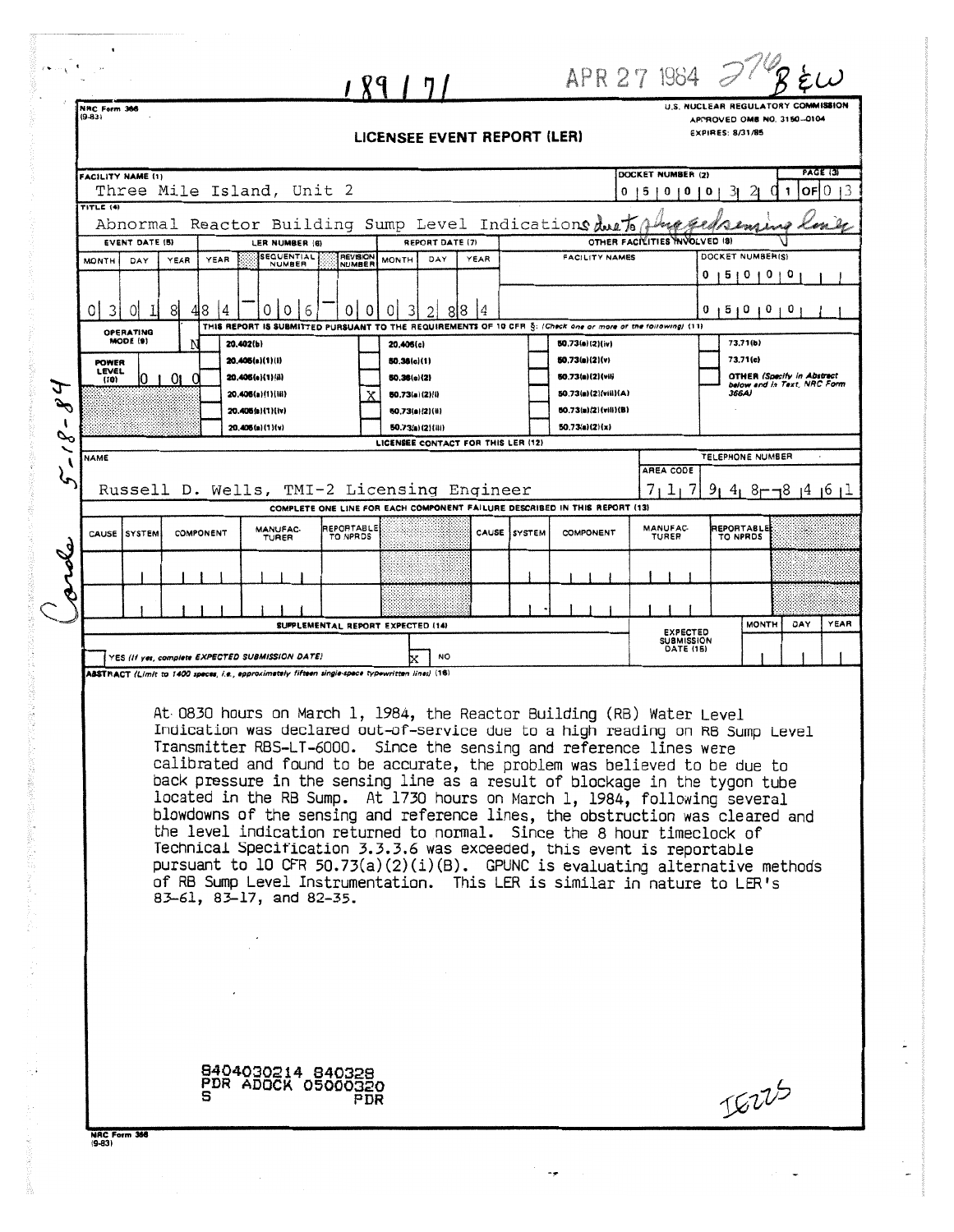|                                                                       | U.S. NUCLEAR REGULATORY COMMISSION<br>NRC Form 366A<br>$(9-83)$<br>LICENSEE EVENT REPORT (LER) TEXT CONTINUATION<br>APPROVED OMB NO. 3150-0104<br>EXPIRES: 8/31/85 |                                                                                                                                                                        |                                                                                                                                                                                                                                                                                                                                                                                                                                                                                                                                                                                                                                                                                                                                                                                                                                                                                                                                                                                                                                                                                                                                                                                                                                                                                                                                                                                                                                                                                                                        |                   |  |
|-----------------------------------------------------------------------|--------------------------------------------------------------------------------------------------------------------------------------------------------------------|------------------------------------------------------------------------------------------------------------------------------------------------------------------------|------------------------------------------------------------------------------------------------------------------------------------------------------------------------------------------------------------------------------------------------------------------------------------------------------------------------------------------------------------------------------------------------------------------------------------------------------------------------------------------------------------------------------------------------------------------------------------------------------------------------------------------------------------------------------------------------------------------------------------------------------------------------------------------------------------------------------------------------------------------------------------------------------------------------------------------------------------------------------------------------------------------------------------------------------------------------------------------------------------------------------------------------------------------------------------------------------------------------------------------------------------------------------------------------------------------------------------------------------------------------------------------------------------------------------------------------------------------------------------------------------------------------|-------------------|--|
| <b>FACILITY NAME (1)</b>                                              |                                                                                                                                                                    | DOCKET NUMBER (2)                                                                                                                                                      | LER NUMBER (6)                                                                                                                                                                                                                                                                                                                                                                                                                                                                                                                                                                                                                                                                                                                                                                                                                                                                                                                                                                                                                                                                                                                                                                                                                                                                                                                                                                                                                                                                                                         | <b>PAGE (3)</b>   |  |
|                                                                       |                                                                                                                                                                    |                                                                                                                                                                        | <b>REVISION</b><br>SEQUENTIAL<br>NUMBER<br>YEAR                                                                                                                                                                                                                                                                                                                                                                                                                                                                                                                                                                                                                                                                                                                                                                                                                                                                                                                                                                                                                                                                                                                                                                                                                                                                                                                                                                                                                                                                        |                   |  |
| Three Mile Island, Unit 2                                             |                                                                                                                                                                    | $0$  5   0   0   0   3   2   0   8   4                                                                                                                                 | $01016 - 1010$                                                                                                                                                                                                                                                                                                                                                                                                                                                                                                                                                                                                                                                                                                                                                                                                                                                                                                                                                                                                                                                                                                                                                                                                                                                                                                                                                                                                                                                                                                         | OF  0   3<br> 0 2 |  |
| TEXT Iff more space is required, use additional NRC Form 366A's) (17) |                                                                                                                                                                    |                                                                                                                                                                        |                                                                                                                                                                                                                                                                                                                                                                                                                                                                                                                                                                                                                                                                                                                                                                                                                                                                                                                                                                                                                                                                                                                                                                                                                                                                                                                                                                                                                                                                                                                        |                   |  |
|                                                                       |                                                                                                                                                                    |                                                                                                                                                                        |                                                                                                                                                                                                                                                                                                                                                                                                                                                                                                                                                                                                                                                                                                                                                                                                                                                                                                                                                                                                                                                                                                                                                                                                                                                                                                                                                                                                                                                                                                                        |                   |  |
| Ι.                                                                    |                                                                                                                                                                    | PLANT OPERATING CONDITIONS BEFORE THE EVENT                                                                                                                            |                                                                                                                                                                                                                                                                                                                                                                                                                                                                                                                                                                                                                                                                                                                                                                                                                                                                                                                                                                                                                                                                                                                                                                                                                                                                                                                                                                                                                                                                                                                        |                   |  |
|                                                                       | System or the core.                                                                                                                                                |                                                                                                                                                                        | The TMI-2 facility is in a long-term cold shutdown state. The<br>reactor decay heat is being removed via loss to ambient.<br>Throughout this event there was no effect on the Reactor Coolant                                                                                                                                                                                                                                                                                                                                                                                                                                                                                                                                                                                                                                                                                                                                                                                                                                                                                                                                                                                                                                                                                                                                                                                                                                                                                                                          |                   |  |
| II.                                                                   |                                                                                                                                                                    |                                                                                                                                                                        | STATUS OF STRUCTURES, COMPONENTS, OR SYSTEMS THAT WERE INOPERABLE<br>AT THE START OF THE EVENT AND THAT CONTRIBUTED TO THE EVENT                                                                                                                                                                                                                                                                                                                                                                                                                                                                                                                                                                                                                                                                                                                                                                                                                                                                                                                                                                                                                                                                                                                                                                                                                                                                                                                                                                                       |                   |  |
|                                                                       | N/A                                                                                                                                                                |                                                                                                                                                                        |                                                                                                                                                                                                                                                                                                                                                                                                                                                                                                                                                                                                                                                                                                                                                                                                                                                                                                                                                                                                                                                                                                                                                                                                                                                                                                                                                                                                                                                                                                                        |                   |  |
| III.                                                                  | EVENT DESCRIPTION                                                                                                                                                  |                                                                                                                                                                        |                                                                                                                                                                                                                                                                                                                                                                                                                                                                                                                                                                                                                                                                                                                                                                                                                                                                                                                                                                                                                                                                                                                                                                                                                                                                                                                                                                                                                                                                                                                        |                   |  |
|                                                                       |                                                                                                                                                                    | maintenance procedure, MTX-231B. NOTE: This bi-weekly<br>LER 83-61.) The blowdown, however, failed to clear the<br>reportable pursuant to 10 CFR $50.73(a)(2)(i)(B)$ . | At 0830 hours on March 1, 1984, the Reactor Building (RB) Water<br>Level Indication (IEEE Code - IP) was declared out-of-service due<br>to an abnormal (i.e., high) reading on RB Sump Level Transmitter<br>RBS-LT-6000. This placed the unit into the Action Statement of<br>Technical Specification 3.3.3.6 which initiated an 8 hour<br>timeclock. In addition to the high reading on RBS-LT-6000, the<br>flowrate through RB Sump Flow Indicator, RBS-FI-6000, was less<br>than the required 0.6 scfm. The level transmitter and flow<br>indicator were calibrated and found to be accurate. This<br>indicated that the most likely cause of the high reading and low<br>flow indication was due to back pressure in the tygon tube located<br>in the RB Sump. A blowdown of the sensing and reference lines was<br>then performed in accordance with the bi-weekly preventative<br>preventative maintenance procedure was initiated after the last RB<br>Sump Level Indication failure on November 16, 1983. (Reference<br>obstruction in the sensing line. Following the issuance of a Unit<br>Work Instruction (UWI), the flow indicator was bypassed in order<br>to utilize a higher pressure (6 psi) to blow down the lines.<br>After several attempts, the obstruction was cleared and at 1730<br>hours on March 1, 1984, the RB Sump Level Indication was returned<br>to normal. Since the 8 hour timeclock was exceeded, this event is<br>The RB Sump Level Indication was also declared out-of-service on | out               |  |
|                                                                       |                                                                                                                                                                    |                                                                                                                                                                        | the following times and dates: 0945 on March 10, 1984; 0744 on<br>March 13, 1984; 0900 on March 14, 1984; and 0930 on March 18,<br>1984. However, in each of the above instances, the level<br>indication was returned to normal, after blowing down the sensing<br>and reference lines, within the 8 hour timeclock. Therefore,                                                                                                                                                                                                                                                                                                                                                                                                                                                                                                                                                                                                                                                                                                                                                                                                                                                                                                                                                                                                                                                                                                                                                                                       |                   |  |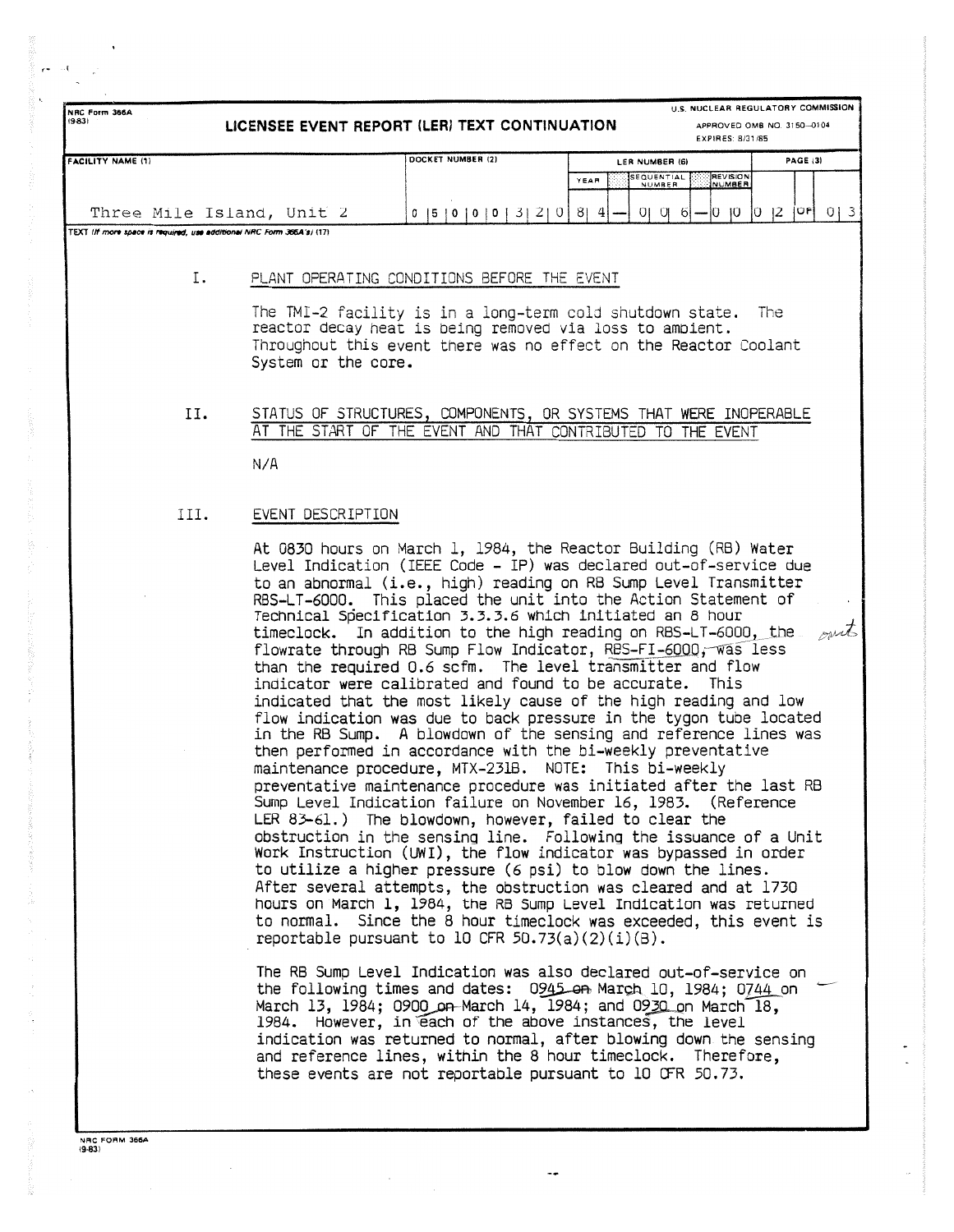| NRC Form 366A<br>U.S. NUCLEAR REGULATORY COMMISSION<br>$(9-83)$<br>LICENSEE EVENT REPORT (LER) TEXT CONTINUATION<br>APPROVED OMB NO. 3150-0104<br>EXPIRES: 8/31/85 |                                                          |                                                                                                                                                                                                                                                                                                                                                                                                                                                                                                                       |                                                                                                                                                                                                           |                 |  |  |  |
|--------------------------------------------------------------------------------------------------------------------------------------------------------------------|----------------------------------------------------------|-----------------------------------------------------------------------------------------------------------------------------------------------------------------------------------------------------------------------------------------------------------------------------------------------------------------------------------------------------------------------------------------------------------------------------------------------------------------------------------------------------------------------|-----------------------------------------------------------------------------------------------------------------------------------------------------------------------------------------------------------|-----------------|--|--|--|
| <b>FACILITY NAME (1)</b>                                                                                                                                           |                                                          | DOCKET NUMBER (2)                                                                                                                                                                                                                                                                                                                                                                                                                                                                                                     | LER NUMBER (6)                                                                                                                                                                                            | PAGE (3)        |  |  |  |
|                                                                                                                                                                    |                                                          |                                                                                                                                                                                                                                                                                                                                                                                                                                                                                                                       | <b>SEQUENTIAL</b><br><b>REVISION</b><br>YEAR<br>NUMBER<br>NUMBER                                                                                                                                          |                 |  |  |  |
|                                                                                                                                                                    | Three Mile Island, Unit 2                                | 0  5  0  0  0  3  2  0                                                                                                                                                                                                                                                                                                                                                                                                                                                                                                | $8 \mid 4$<br>0 0 6 <br>0101                                                                                                                                                                              | $0 3 ^{OF}$ 0 3 |  |  |  |
| TEXT (If more space is required, use additional NRC Form 366A's) (17)                                                                                              |                                                          |                                                                                                                                                                                                                                                                                                                                                                                                                                                                                                                       |                                                                                                                                                                                                           |                 |  |  |  |
| IV.                                                                                                                                                                | the high level indication.<br>CORRECTIVE ACTIONS PLANNED |                                                                                                                                                                                                                                                                                                                                                                                                                                                                                                                       | The root cause of each of the above occurrences was an obstruction<br>in the sensing line of the level transmitter. The obstruction<br>caused a buildup of pressure in the sensing line which resulted in |                 |  |  |  |
|                                                                                                                                                                    |                                                          | Since the bi-weekly maintenance to blow down the sensing and<br>reference lines has not been successful in preventing obstructions<br>from accumulating in the RB Sump Level System, GPUNC is presently<br>evaluating alternative methods of RB Sump Level Indication. As an<br>interim measure, a bypass valve has been installed around the<br>RBS-FI-6000. This will enable a greater pressure to be used when<br>blowing down the lines. The bypass valve will be closed when the<br>level indications are taken. |                                                                                                                                                                                                           |                 |  |  |  |
| V.                                                                                                                                                                 | COMPONENT FAILURE DATA<br>N/A                            |                                                                                                                                                                                                                                                                                                                                                                                                                                                                                                                       |                                                                                                                                                                                                           |                 |  |  |  |
| VI.                                                                                                                                                                |                                                          | AUTOMATIC OR MANUALLY INITIATED SAFETY SYSTEM RESPONSES                                                                                                                                                                                                                                                                                                                                                                                                                                                               |                                                                                                                                                                                                           |                 |  |  |  |

N/A

VII. ASSESSMENT OF THE SAFETY CONSEQUENCES AND IMPLICATIONS OF THE EVENT

There are no redundant systems available for measuring the RB Sump Level. However, during the time of this event, there were no operations in progress that would have resulted in an increase in the RB Sump Level .

**NRC FORM 386A**